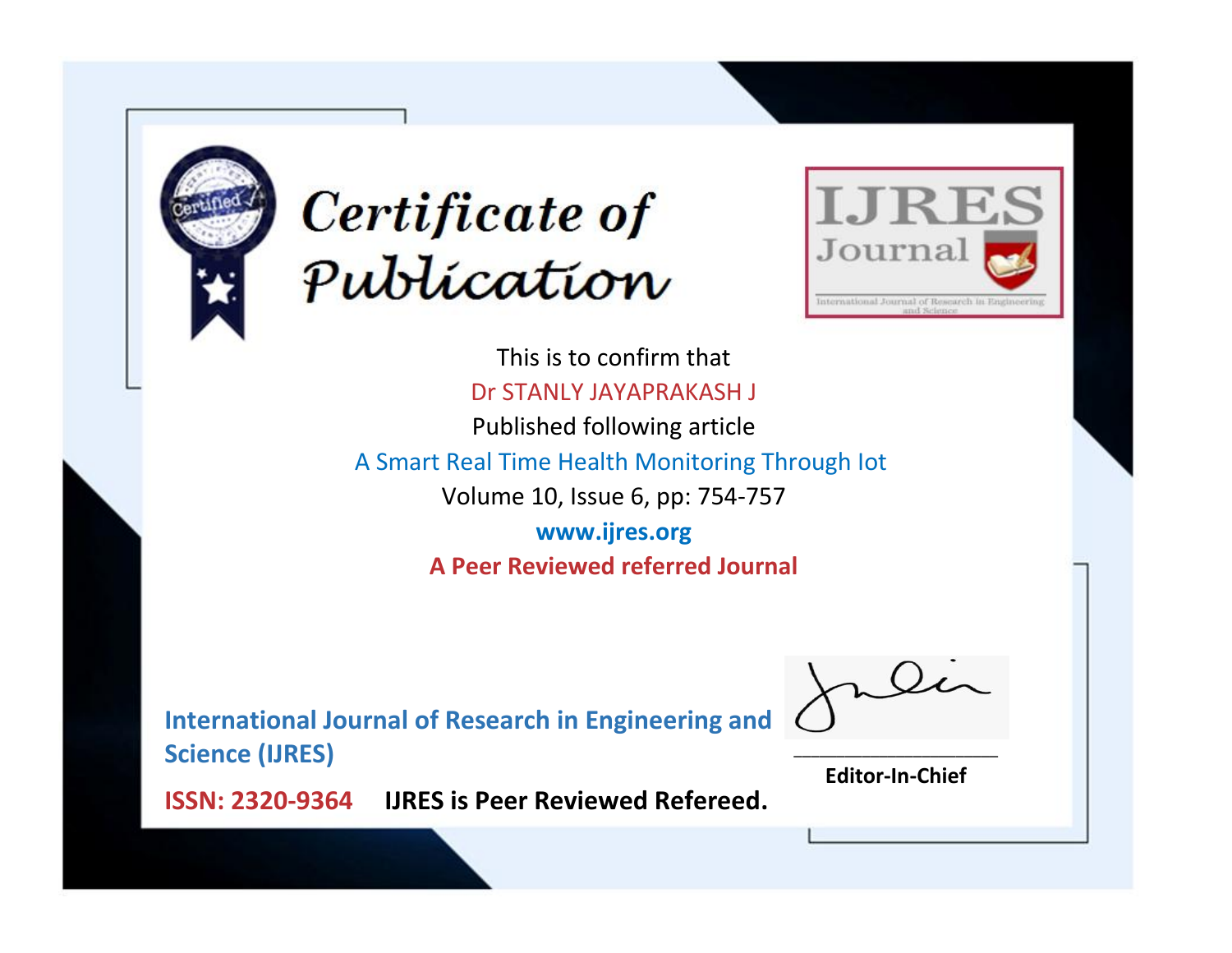



This is to confirm that

GOWTHAMI M

Published following article

A Smart Real Time Health Monitoring Through Iot

Volume 10, Issue 6, pp: 754-757

**www.ijres.org A Peer Reviewed referred Journal**

**International Journal of Research in Engineering and Science (IJRES)**

\_\_\_\_\_\_\_\_\_\_\_\_\_\_\_\_\_\_\_\_\_\_\_\_ **Editor-In-Chief**

**Journal.**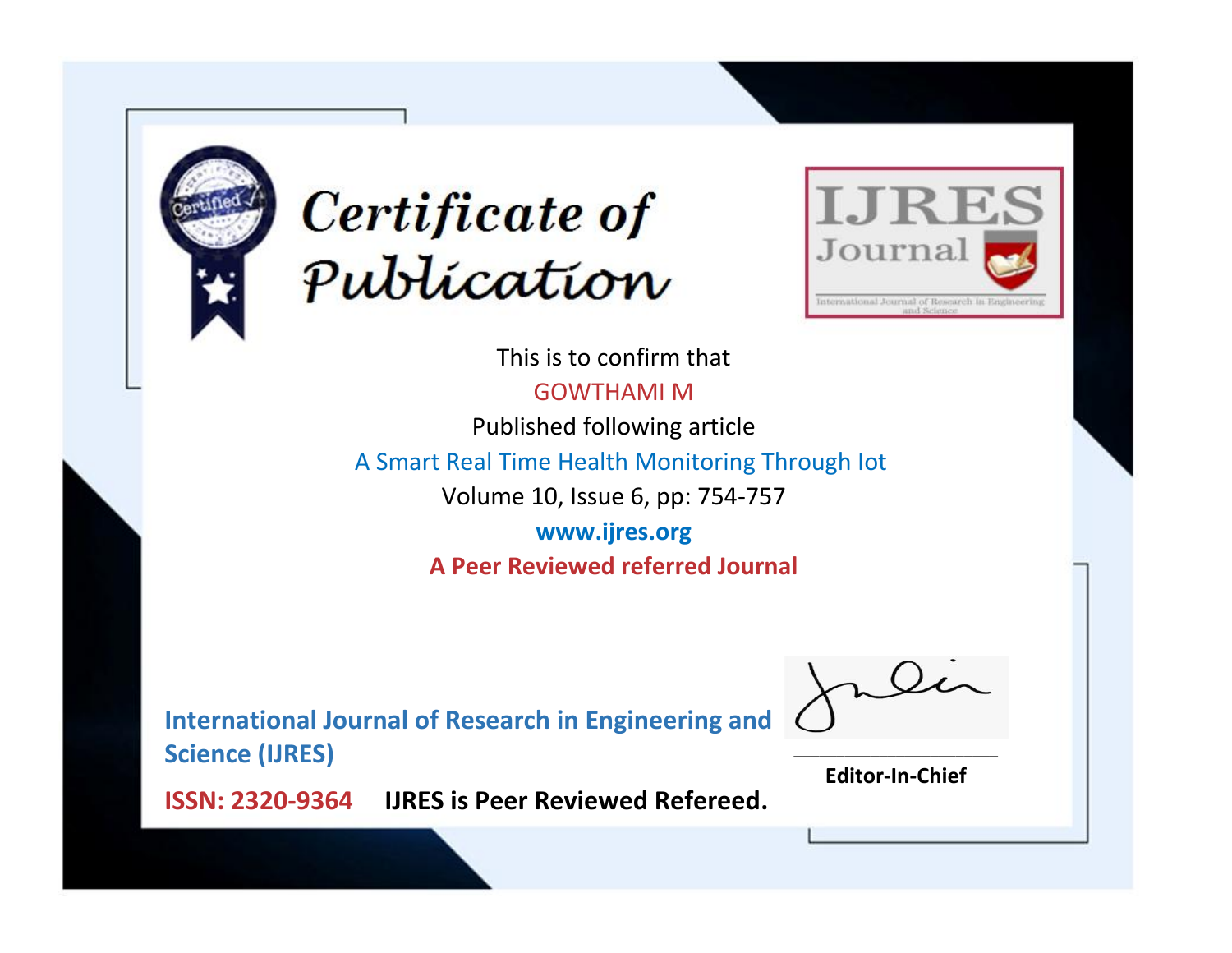



This is to confirm that ISAIYAMUTHU I

Published following article

A Smart Real Time Health Monitoring Through Iot

Volume 10, Issue 6, pp: 754-757

**www.ijres.org A Peer Reviewed referred Journal**

**International Journal of Research in Engineering and Science (IJRES)**

\_\_\_\_\_\_\_\_\_\_\_\_\_\_\_\_\_\_\_\_\_\_\_\_ **Editor-In-Chief**

**Journal.**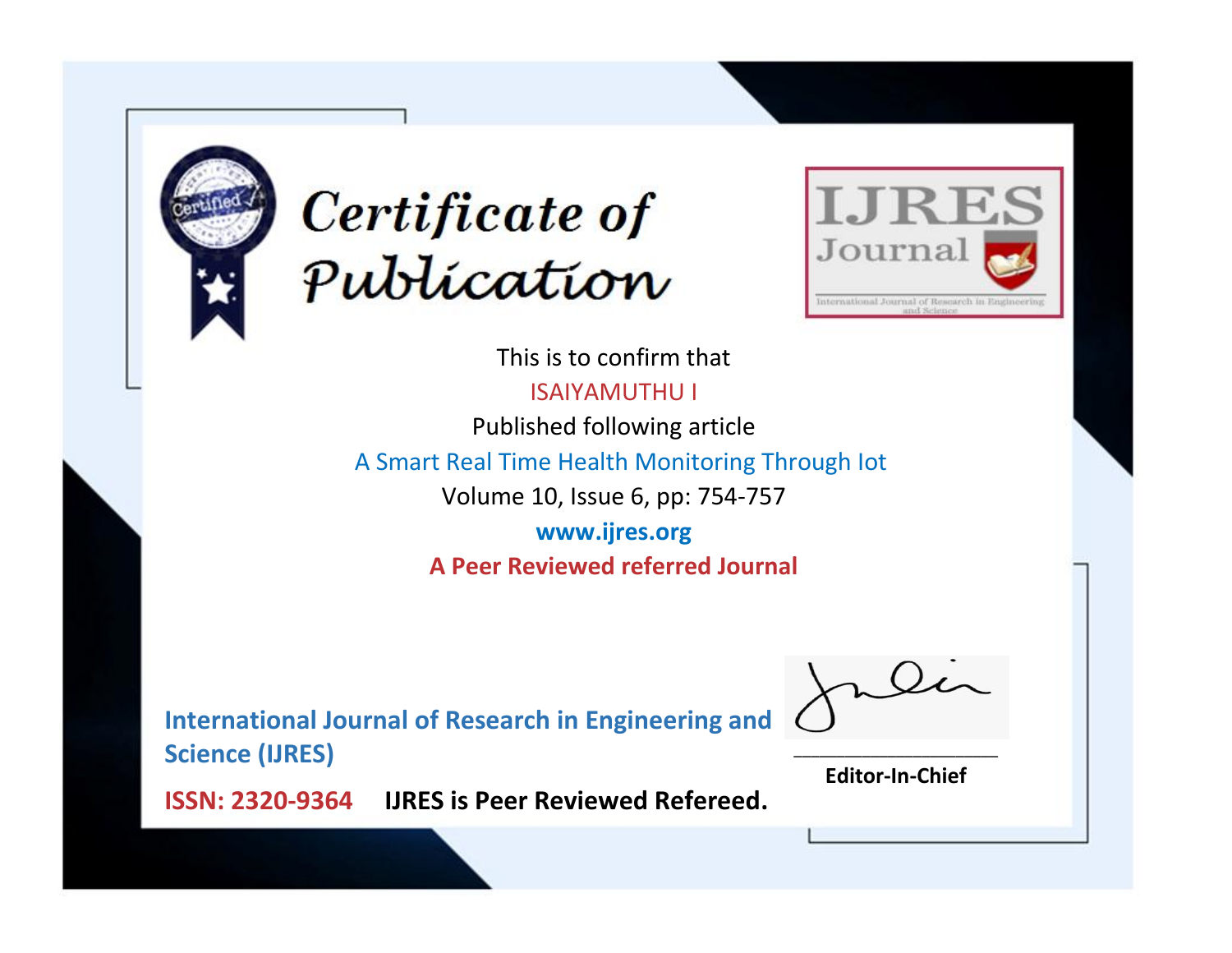



This is to confirm that

JOTHI S

Published following article

A Smart Real Time Health Monitoring Through Iot

Volume 10, Issue 6, pp: 754-757

**www.ijres.org A Peer Reviewed referred Journal**

**International Journal of Research in Engineering and Science (IJRES)**

\_\_\_\_\_\_\_\_\_\_\_\_\_\_\_\_\_\_\_\_\_\_\_\_ **Editor-In-Chief**

**Journal.**